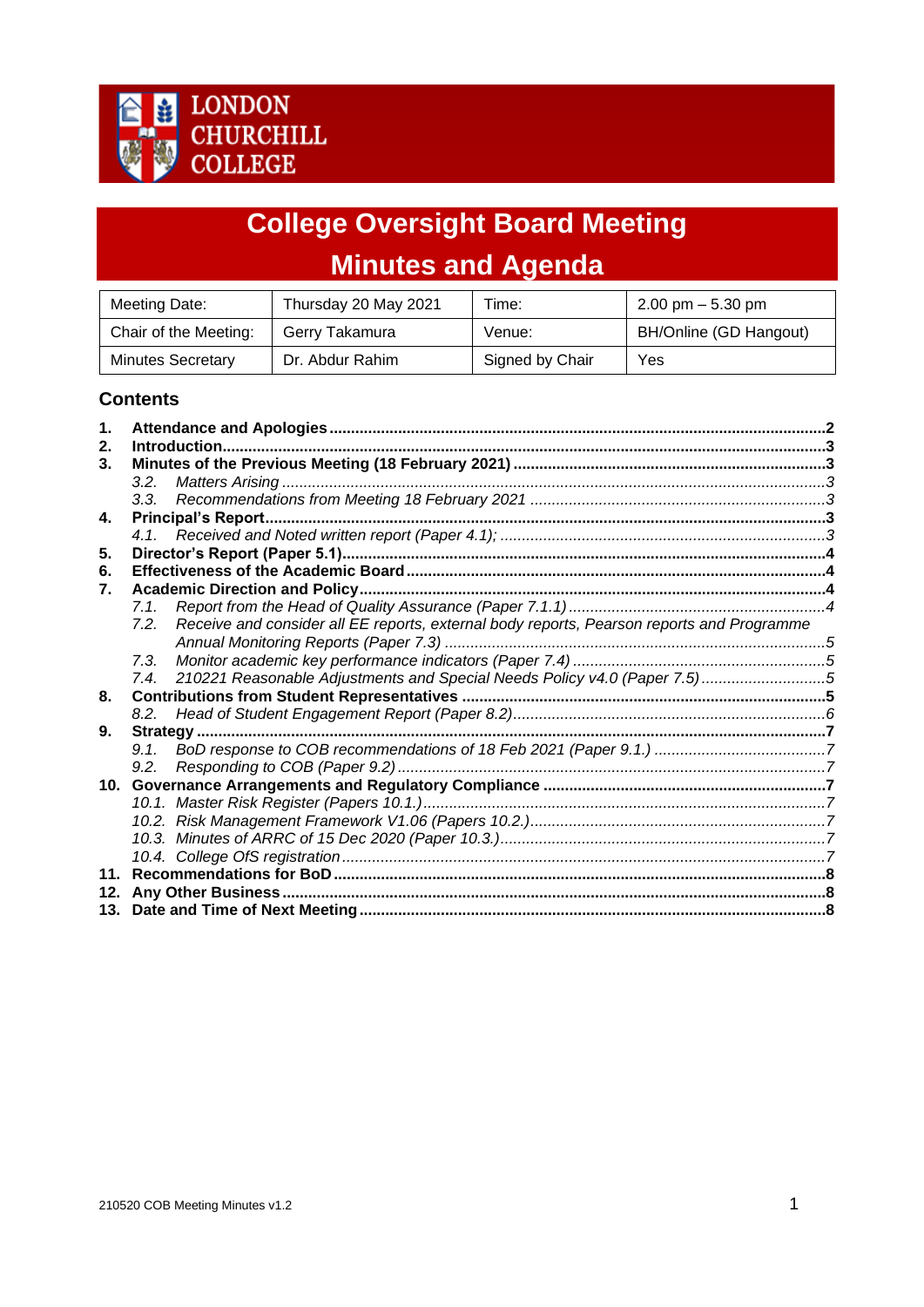

## **1. Attendance and Apologies**

| Membership                     | Role title                                                                      |
|--------------------------------|---------------------------------------------------------------------------------|
| Gerry Takamura (GT)            | Non-Executive Member (Chair)                                                    |
| Graham Morrell (GM)            | Non-Executive Member (Vice Chair)                                               |
| Professor Stephen Hyde (SH)    | Non-Executive Member                                                            |
| Professor Frank Haddleton (FH) | Non-Executive Member                                                            |
| June Dennis (JD)               | Non-Executive Member                                                            |
| Neil Pearce (NP)               | Non-Executive Member                                                            |
| Tahmina Chowdhury (TC)         | <b>Student Representative</b>                                                   |
| Ukane Kennedy (UK)             | <b>Student Representative</b>                                                   |
| Kaniz Fatemah (KF)             | <b>Student Representative</b>                                                   |
| In Attendance                  | <b>LCC Executives</b>                                                           |
| Dr. Nick Papé (NP)             | Principal                                                                       |
| Dr. Abdur Rahim (AR)           | Registrar                                                                       |
| Rahaman Hasan (RH)             | Head of Programmes and Academic Monitoring / Interim Head of Student Engagement |
| MW Oli (MO)                    | Chair, Board of Directors                                                       |
| Nazim Uddin (NU)               | <b>Company Secretary</b>                                                        |
| <b>Apologies</b>               |                                                                                 |
| Maksim Alam (MA)               | Senior Quality Assurance Officer                                                |
| <b>Maria Stevens</b>           | <b>HR Officer</b>                                                               |
| Md Kabirul Hasan Babu (KB)     | <b>Student Representative</b>                                                   |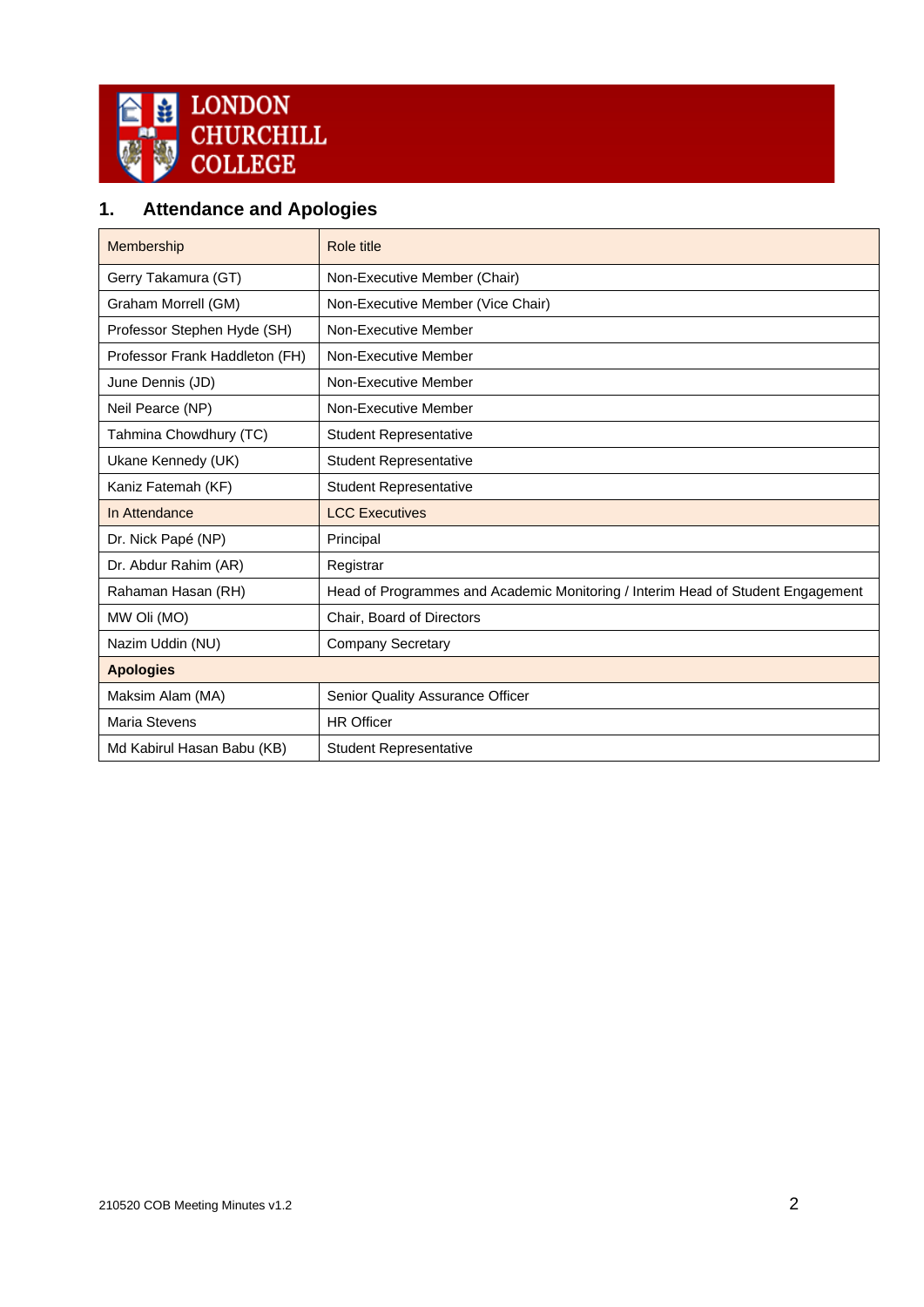

## <span id="page-2-0"></span>**2. Introduction**

- 2.1. The Chair welcomed members present to the meeting and particularly welcomed the student representatives;
- 2.2. The Chair informed NEMs of the LCC Governance Conference scheduled for 29 July 2021. Chair noted that NP confirmed the Conference invitation to NEMs and external members has been sent via email and thanked AR for informing hat three NEMs have confirmed attendance to date.

## <span id="page-2-1"></span>**3. Minutes of the Previous Meeting (18 February 2021)**

3.1. The Minutes were approved unanimously as an accurate record of the meeting.

#### <span id="page-2-2"></span>**3.2. Matters Arising**

3.2.1. COB recommends the IT Strategy to be over 3 years.

<span id="page-2-3"></span>

| # | Agenda | Recommendation                                                                                                                 | Date<br>Initiated | <b>Status</b> |
|---|--------|--------------------------------------------------------------------------------------------------------------------------------|-------------------|---------------|
|   | 4.3    | HoPAM is requested to clarify the KPI calculation of students<br>attended 3 units out of 4 units.                              | 18 Feb<br>2021    | Completed     |
|   | 10.2   | The IT Strategy should include milestone on the Strategic<br>Statement.                                                        | 18 Feb<br>2021    | Completed     |
|   | 11.1   | The BoD to provide further clarity of the roles of COB and<br><b>ARRC</b>                                                      | 18 Feb<br>2021    | Completed     |
|   | 12.3   | The Non-Executive Handbook, V4 add "Dr Steven Quigley"<br>name on the handbook under Academic Board non-<br>executive members. | 18 Feb<br>2021    | Completed     |

#### **3.3. Recommendations from Meeting 18 February 2021**

## <span id="page-2-5"></span><span id="page-2-4"></span>**4. Principal's Report**

## **4.1. Received and Noted written report (Paper 4.1);**

- 4.1.1. Board noted the Principal's report. The NEM appreciated the full detailed and useful content of the report.
- $4.1.2.$ **Comments:** NEMs wanted to understand the process of DSL application for non-UK students. NP advised that we are discussing with Pearson the possibility of offering online mode of learning to foreign students (Non-UK, International). We have made Distance Learning Applications for approximately 100 students for HND Business at Level 4 for academic year 2021/2 and 200 students for academic year 2022/3;
- 4.1.3. JD asked for an update on OfS registration application. NP stated that we have been informed by OfS that for resource reasons, our application can only be considered when resources allow, as OfS needs to prioritise handling the pandemic problems. NP confirmed that it was agreed by BoD to maintain a regular email correspondence to the OfS in relation on seeking an update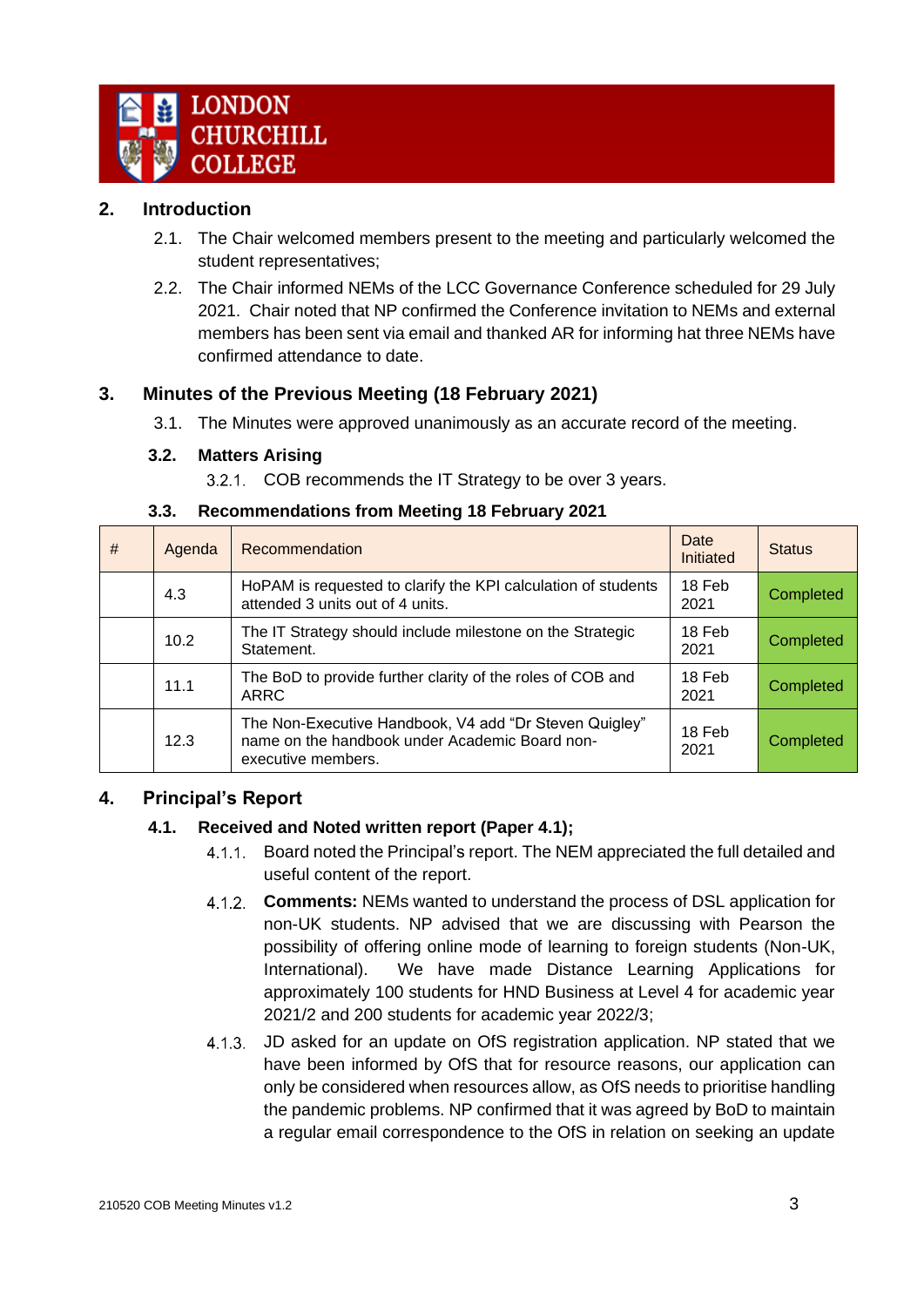

about the OfS registration. The COB recommended that LCC should continue to keep the relationship with the OfS friendly and collegiate;

- 4.1.4. SH asked for an update on partnership discussions with the Higher Education Institution (HEI). NP confirmed that we are discussing the possibility of forming an academic partnership with an HEI, under a franchise arrangement. We expect this to cater for 100 students of FD Business at Level 4 for academic year 2021/2 and 150 students for academic year 2022/3. It might be possible to introduce Level 3 to prepare some of our applicants for undergraduate study;
- 4.1.5. NU stated that the HEI is considering three criteria (1) Financial due diligence; (2) Academic delivery and (3) Resource compliance and confirmed that the College has all the provisions prepared to achieve these three criteria.

## <span id="page-3-0"></span>**5. Director's Report (Paper 5.1)**

- 5.1. MO informed Board that BoD had reviewed the College's financial forecast for the worst-case scenario and could confirm that the College has built-in resilience to cope with any financial pressure. The College will remain self-sufficient until OfS registration or possible HEI partnership;
- 5.2. NEMs posed some questions on the details of OfS registration and considered the questions may be based on the clarification from OfS: what the different stages are of any College appeal and the future impact for the College and what are the positive/negative implications for doing so; NEMs discussed that the College should consider contacting the local MP for support, which could give credibility to the College's OfS registration application and promote a fast-track OfS decision; Membership recommended the BoD considers forming a working group to deal with OfS registration.

## <span id="page-3-1"></span>**6. Effectiveness of the Academic Board**

6.1. Membership noted this is to be reviewed in November 2021.

## <span id="page-3-2"></span>**7. Academic Direction and Policy**

To receive, consider and respond to:

- <span id="page-3-3"></span>**7.1. Report from the Head of Quality Assurance (Paper 7.1.1)**
	- 7.1.1. Membership noted the report.

## **7.1.2. Report from the Head of Programmes and Academic Management (Paper 7.1.2)**

- 7.1.2.1. Membership considered most useful information is provided regarding various aspects of academic delivery;
- 7.1.2.2. SH requested clarification on the budgeting of library resources. RH explained that the College has adequate budgets for library resources and will revise its budgeting in July 2021; SH asked to see the Budget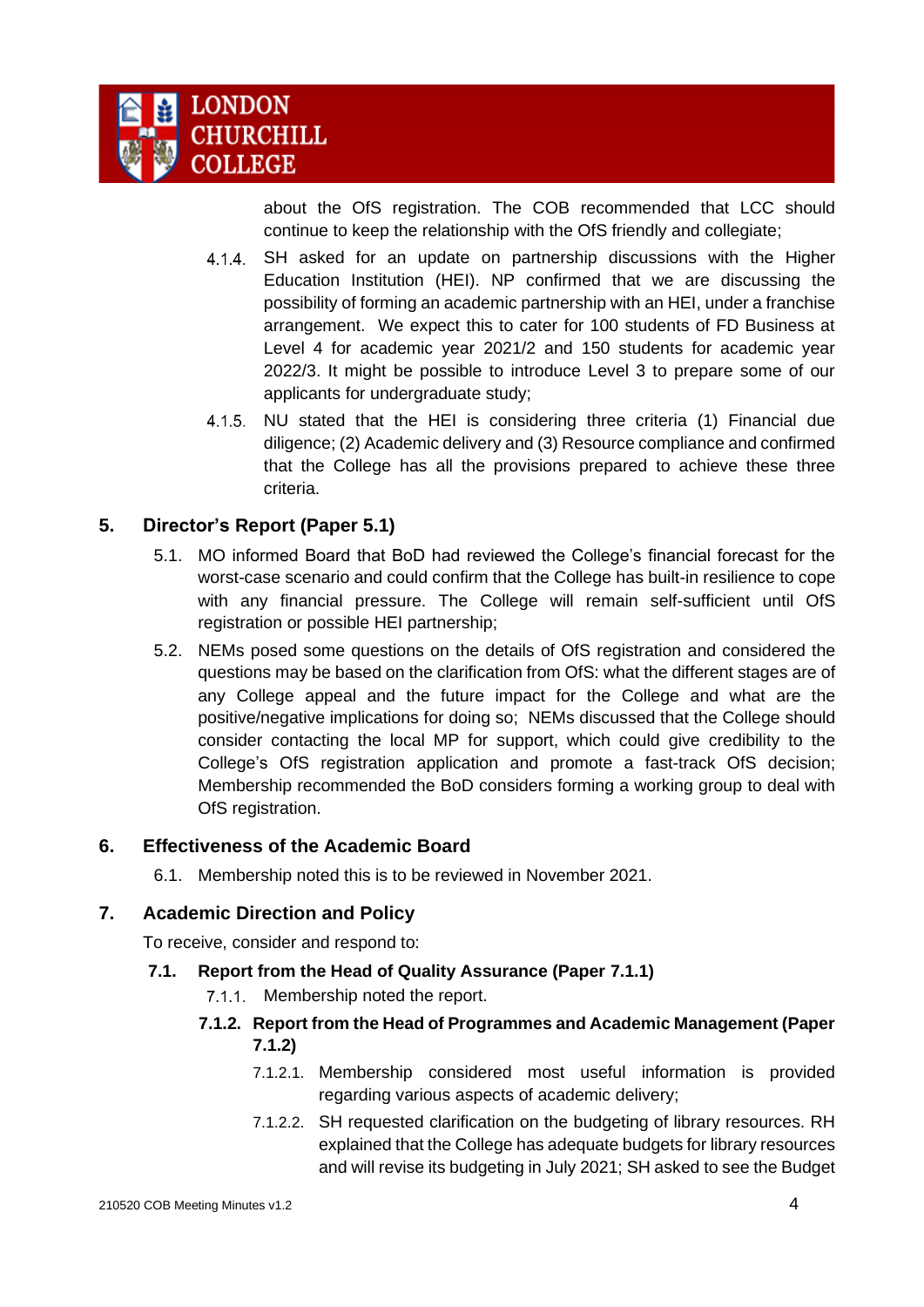Report when it was available; NU agreed this would be uploaded to the 25 November 2021 COB Meeting folder.

- 7.1.2.3. The Board noted that a positive picture is visible and recorded its thanks to the academic department.
- **7.1.3. Report on Human Resources (Paper 7.1.3)**
	- 7.1.3.1. Membership noted the report.
- **7.1.4. External and internal reports on academic matters including reports produced by awarding bodies and the QAA (Paper 7.1.4)**
	- 7.1.4.1. No reports submitted.
- **7.1.5. Minutes of the Academic Board Meeting of 16 March 2021 (Paper 7.1.5)**
	- 7.1.5.1. Membership noted the AB minutes. There was some discussion regarding online delivery which would probably benefit the College if it was shared.
- **7.1.6. 201124 Standing AB Agenda Final (Paper 7.1.6)**
	- 7.1.6.1. Membership noted the standing AB agenda.
- **7.1.7. College Annual Monitoring Report** 
	- 7.1.7.1. An oral update was given in relation to the College Annual Monitoring Report (CAMR)
- <span id="page-4-0"></span>**7.2. Receive and consider all EE reports, external body reports, Pearson reports and Programme Annual Monitoring Reports (Paper 7.3)**
	- 7.2.1. Membership noted Pearson report. JD commented on the positive statement covered on the report and various good practices implemented by the Academic Department;
- <span id="page-4-1"></span>**7.3. Monitor academic key performance indicators (Paper 7.4)**
	- 7.3.1. Membership was pleased to note KPI data confirmed achievements above set benchmarks.
- <span id="page-4-2"></span>**7.4. 210221 Reasonable Adjustments and Special Needs Policy v4.0 (Paper 7.5)**
	- 7.4.1. Membership noted this policy is to be approved by the AB.

## <span id="page-4-3"></span>**8. Contributions from Student Representatives**

- 8.1. Receive and consider feedback from Student Representatives:
	- UK reported that students are generally happy with their course and that it encapsulates the strategies necessary for teachers to ensure personalising education for students through online learning. This showcased and offered guidance and motivation to exemplify the qualities for successful implementation of online learning. The format and structure of the course has given students the impetus to go out and share, create and build an environment that is student centered to facilitate lifelong learners. The online delivery should continue and it should supplement it as LCC's classroom teaching provision;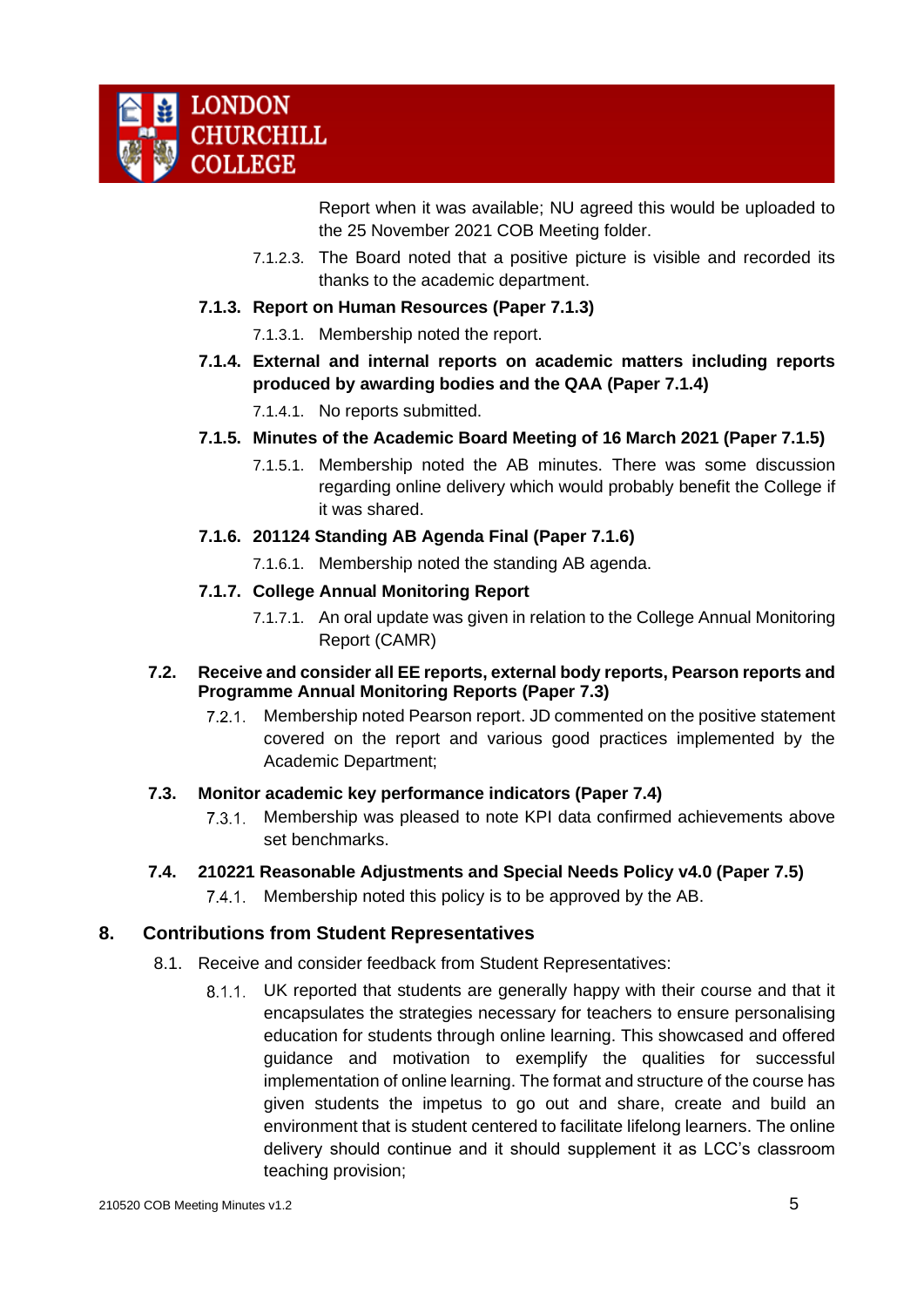

- UK volunteered *'I prefer on-line. It gives flexibility for parents; to look after children and other home activities. We feel engaged, more so than in the classroom';*
- FH enquired how does group work proceed? UK responded we have a WhatsApp group and also use it for conference calls. RH further elaborated that every 20 mins lecturer asks questions from students and at the end of lecture there is a quiz link shared for immediate feedback. HoDIT reviews all feedback at the end of each week and reports it to PEG.
- 8.1.4. TC reported that the pandemic has had a major impact on student life and the College has been very supportive towards student assessments, managing the situation very well. The Academic, IT and Registry Department were extremely organised when supporting students during online classes. We feel engaged and thoroughly enjoyed the online classes;
- 8.1.5. KF stated that students are happy with online arrangements, which allow them to voice opinions on all matters raised;
- UK offered further complimentary comments given by students;
- 8.1.7. GT thanked the SRs for their positive comments and any recommendation or improvements will be positively considered by the College.

### <span id="page-5-0"></span>**8.2. Head of Student Engagement Report (Paper 8.2)**

#### **8.2.1. HoSE Report**

8.2.1.1. Membership noted the HoSE report. NPe commented that there could be an Alumni Event held by the CollegeCollege, which could enhance its reputation and create a lifelong commitment from alumni students. RH stated that a scheduled Alumni Event will be held post pandemic and the cost will be met from the approved Student Engagement budget;

## **8.2.2. Effectiveness of Student Engagement (Paper 8.3)**

- 8.2.2.1. RH informed the Board that a Mature Student Survey is being conducted by the College. This survey questions will place emphasis on individual student experiences, so that the College can develop an understanding in the following areas:
	- Why have you undertaken Higher Education at LCC?
	- What teaching methods and approaches would you prefer?
	- What learning means to you and what learning outcomes do you wish to achieve?
	- What attributes and behavioural characteristics do you expect from your educators (lecturers)?
- <span id="page-5-1"></span>8.2.2.2. Membership noted and discussed the merits of the Survey.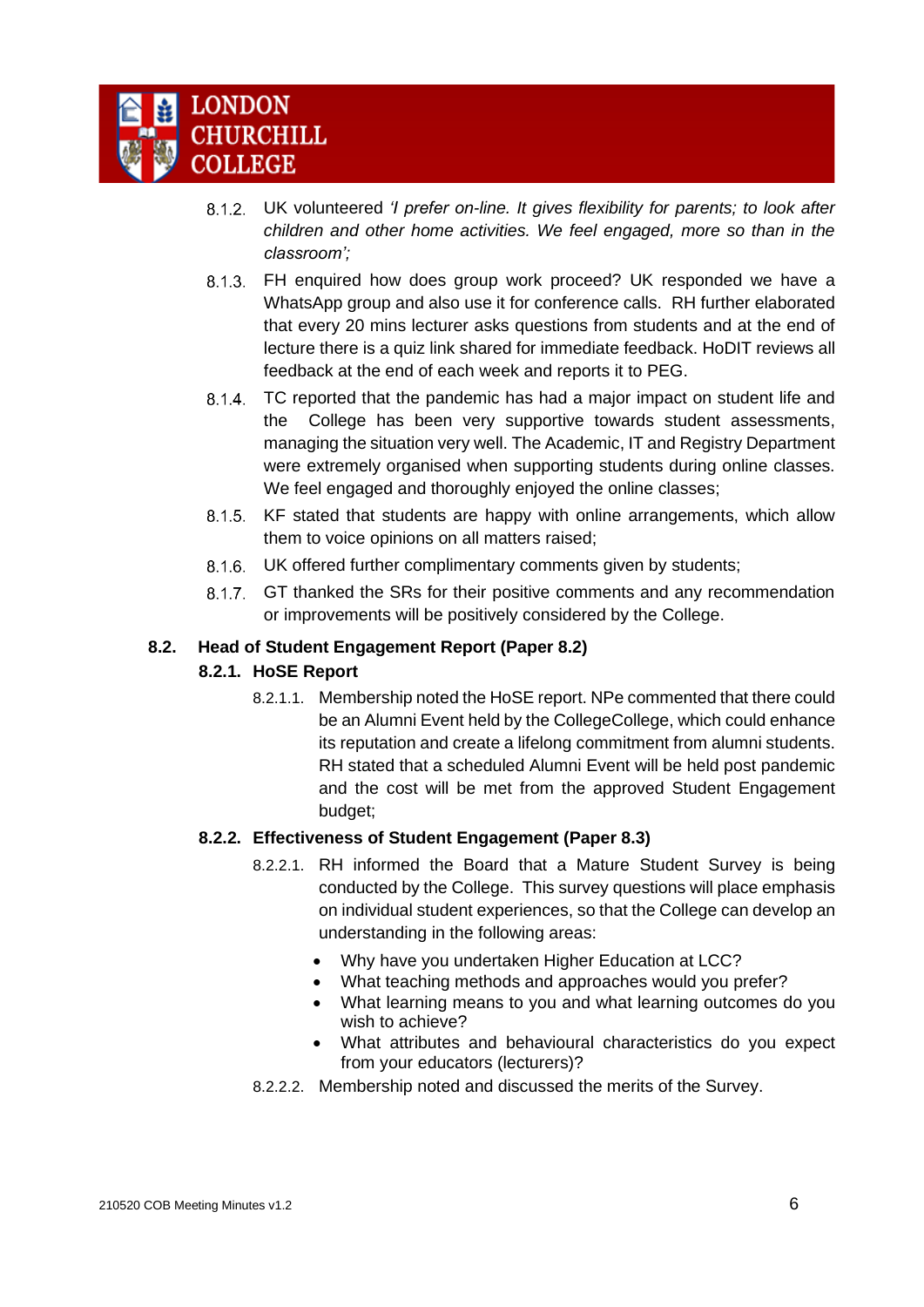

## <span id="page-6-0"></span>**9. Strategy**

## **9.1. BoD response to COB recommendations of 18 Feb 2021 (Paper 9.1.)**

9.1.1. SH commented on COB recommendations (10.2) and further recommended the IT Strategy could include 3 years milestone on the Strategic Statement. NU stated that BoD requires further clarification from COB. GM commented that the milestone should be aligned with College KPIs.

## <span id="page-6-1"></span>**9.2. Responding to COB (Paper 9.2)**

9.2.1. Membership noted 210510 HoPAM paper and thanked for response.

## <span id="page-6-3"></span><span id="page-6-2"></span>**10. Governance Arrangements and Regulatory Compliance**

## **10.1. Master Risk Register (Papers 10.1.)**

- 10.1.1. GM stated that Master Risks Register is very comprehensive and detailed document that outlines all the possible risks to the College and recommends that OfS registration risks and impact to the College are included;
- 10.1.2. RH informed Board that Heads meet monthly to discuss the latest risks to the College and reported to PEG. Any change in risk levels are reported to BoD for approval;
- 10.1.3. GM commented that it would be useful to filter the risks for COB i.e. only Critical or Very High Risks "red colored" part of the Master Risks Register should be considered for COB discussion. This was agreed by membership;
- 10.1.4. NEMs recommended the Master Risks Register should include Student Representation and the impact on the College, to be considered at the next review date.

## <span id="page-6-4"></span>**10.2. Risk Management Framework V1.06 (Papers 10.2.)**

- 10.2.1. Risk Management Framework (Version 1.06) was last updated on 31 March 2021, which as approved by the BoD;
- 10.2.2. GM stated that Risk Management Framework is very well-written document;
- 10.2.3. Master Risk Register (MRR): GM proposed that COB should only focus discussions on Critical or Very High Risks; "Red colored" parts of MRR should only be considered for COB discussion. GM commented the MRR already has the option to filter those that are non-red. Membership agreed a good idea for all those other risks to be filled out before COB sees the MRR as otherwise it will remove evolving risks;

## <span id="page-6-5"></span>**10.3. Minutes of ARRC of 15 Dec 2020 (Paper 10.3.)**

10.3.1. Membership noted the Minutes.

#### <span id="page-6-7"></span><span id="page-6-6"></span>**10.4. College OfS registration**

10.4.1. Membership noted and commented on the OfS registration application.